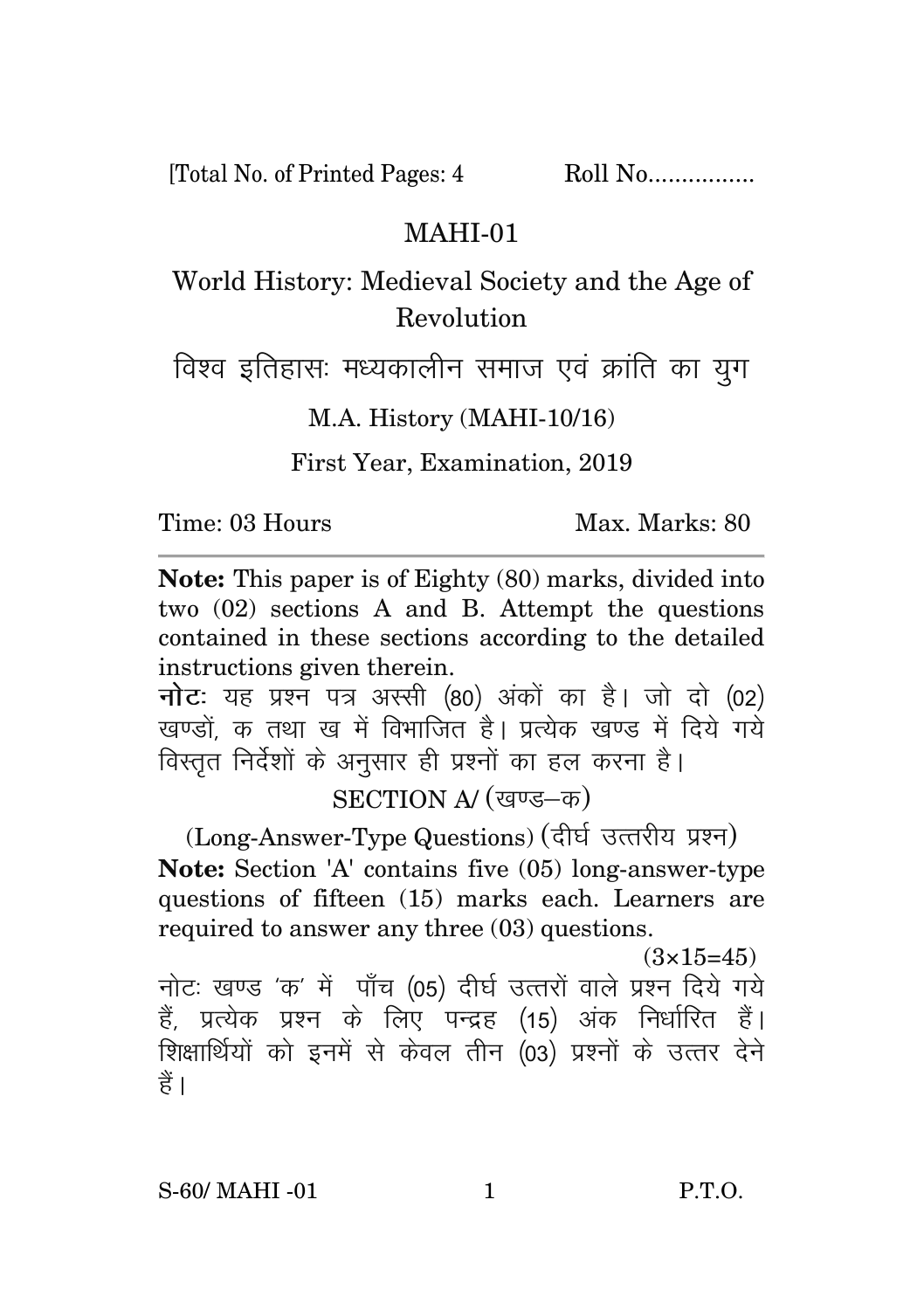- 1. What do you understand by 'Feudalism'? Examine the factors responsible for decline of feudalism in Europe. सामंतवाद से आप क्या समझते हैं? यूरोप में सामंतवाद के पतन के कारणों की समीक्षा कीजिये।
- 2. What do you understand by 'Age of enlightenment'? How did the enlightenment change Europe? Discuss. 'प्रबोधन काल' से आप क्या समझते हैं? प्रबोधन ने यूरोप को किस प्रकार परिवर्तित किया<sup>?</sup> व्याख्या कीजिये।
- 3. What led to the rise of industrial revolution in England? Examine its effects. इंग्लैंड में औद्यौगिक क्रांति क्यों हुई? इसके परिणामों का परीक्षण कीजिए।
- 4. Discuss the effects and importance of the French revolution. फ्रांस की क्रांति के परिणाम एवं महत्व का वर्णन कीजिये।
- 5. What was the Continental system? How far was it responsible for the downfall of Napoleon? महाद्रीपीय व्यवस्था क्या थी? नेपोलियन के पतन मे इसकी किस हुद्द तक जिम्मेदारी थी?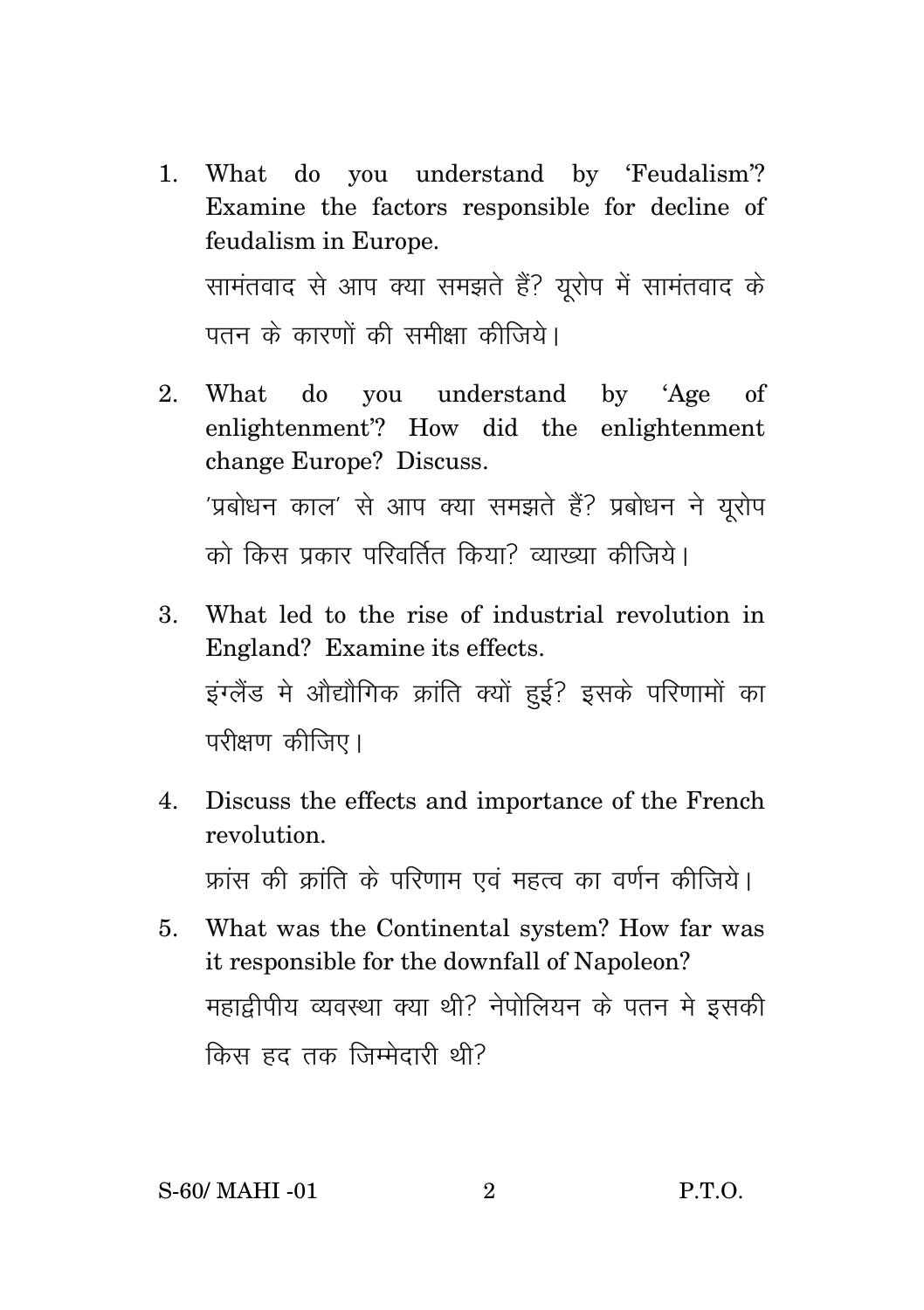## Section B / (खण्ड-ख) (Short Answer Type Questions) (लघ उत्तरों वाले प्रश्न)

Note: Section 'B' contains eight (08) short-answer type questions of seven  $(07)$  marks each. Learners are required to answer any five (05) question only.  $(5x7=35)$ 

नोट: खण्ड 'ख' में आठ (08) लघु उत्तरों वाले प्रश्न दिए गये हैं, प्रत्येक प्रश्न के लिए सात (07) अंक निर्धारित हैं। शिक्षार्थियों को इनमें से केवल पाँच (05) प्रश्नों के उत्तर देने हैं।

Briefly discuss the following. निम्नलिखित पर संक्षेप में चर्चा कीजिए।

- 1. Discuss in short the condition of peasants in the beginning of 18<sup>th</sup> century in Europe. अटठारहवीं सदी के आरम्भ में यूरोप में कृषकों की स्थिति का संक्षेप मे वर्णन कीजिये।
- 2. Constitutionalism. संविधानवाद ।
- $\mathbf{3}$ . Romanticism.

स्वच्छन्दतावाद ।

 $P.T.O.$